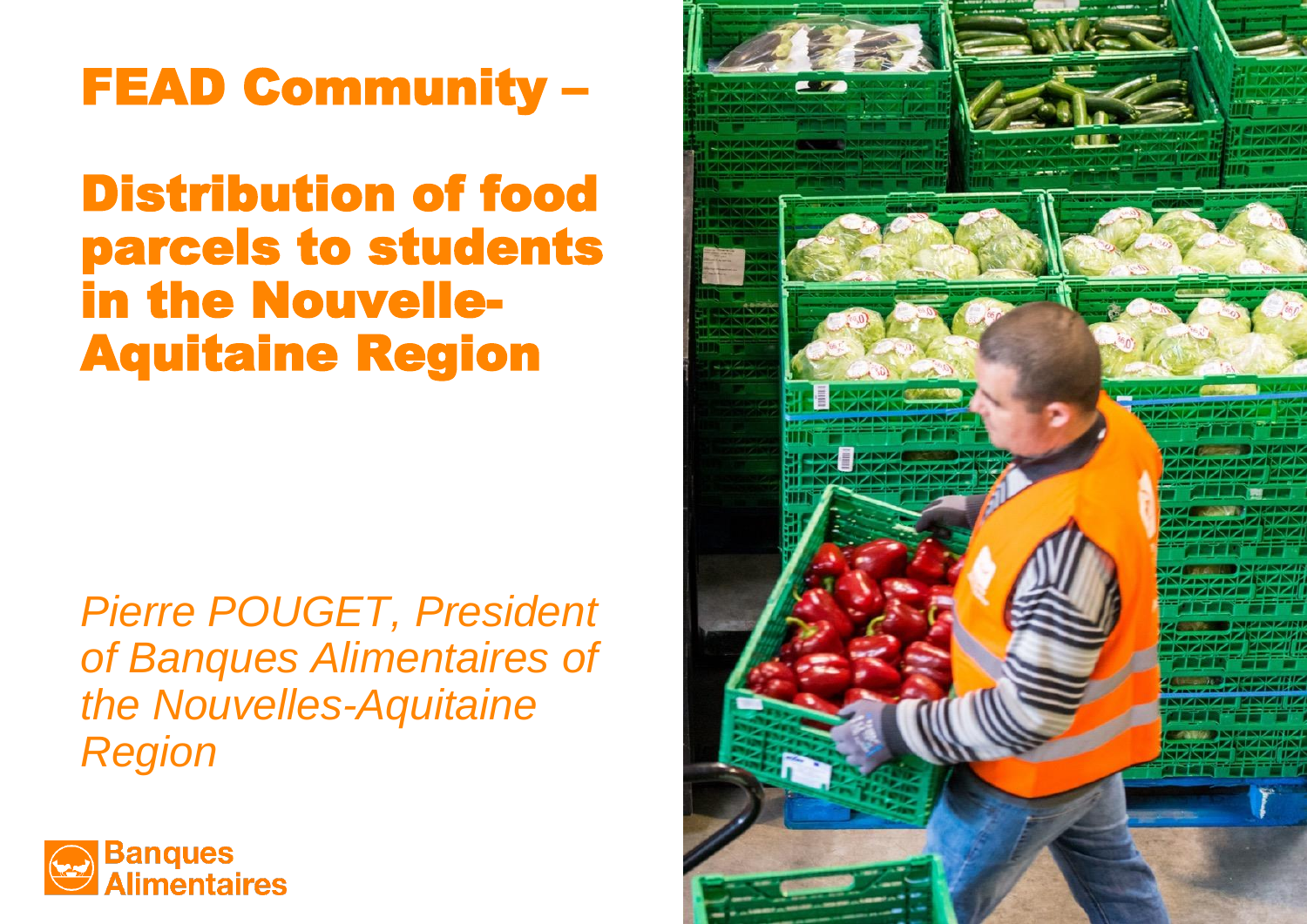- 79 Food Banks in France
- Network fully mobilised since the beginning of the health crisis to ensure continuity in food aid distribution
	- First confinement (March-May 2020):
		- + 400 new organisations joined the Network during this first confinement.
		- +22% increase in demand for food aid
		- 1500 new volunteers to replace elderly and at-risk volunteers
		- Pressures on stocks (dry goods)
	- Second confinement (October-December 2020) :
		- + 70 new organisations
- Numerous initiatives on the territory to respond to the social emergency

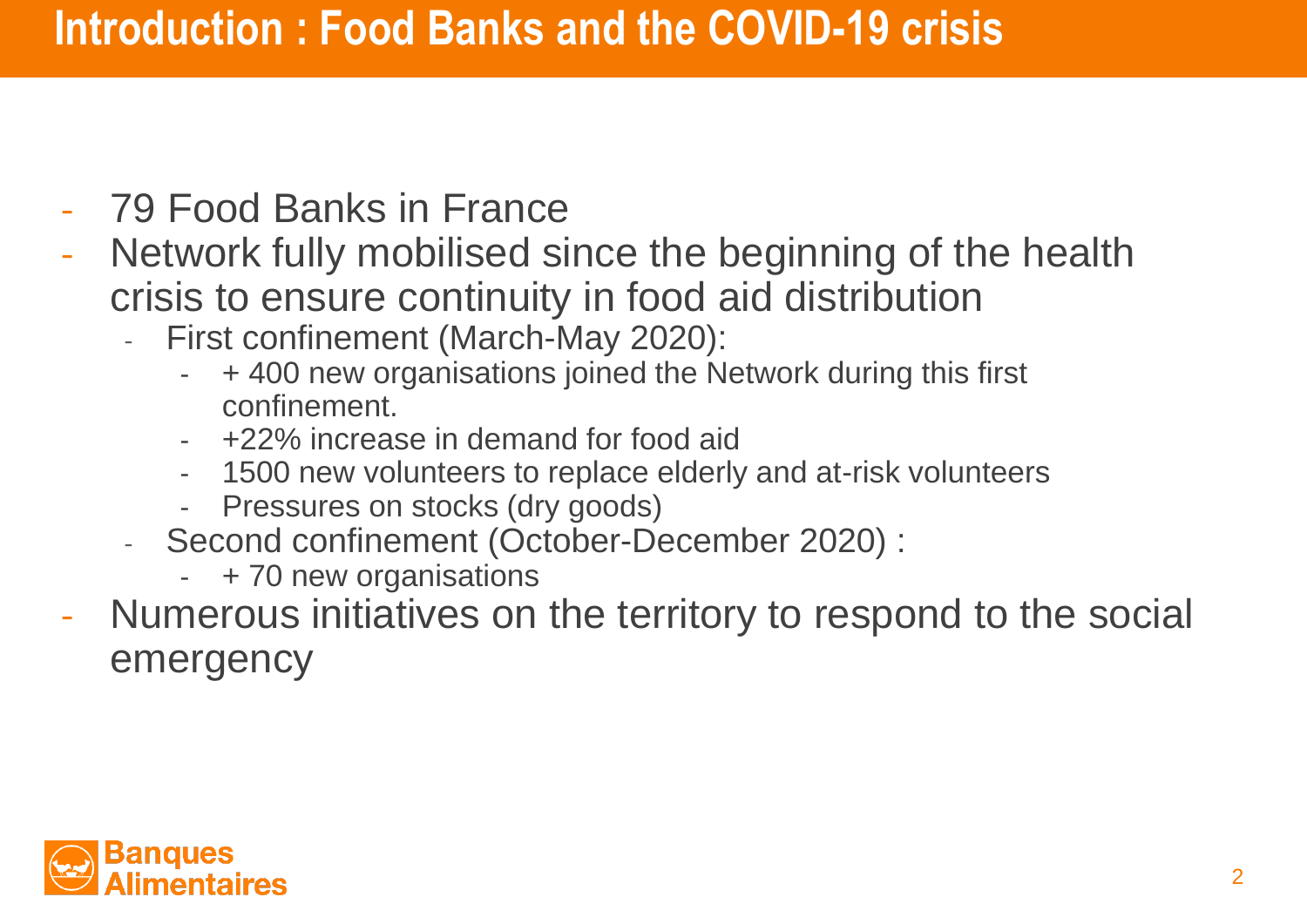## **Origin of the operation**

- **Start of the discussion on 20 March in Bordeaux:** the CROUS close the university restaurants (because of confinement) and the social grocery shop partner of the Food Bank of Bordeaux and Gironde is not able to meet the high demand.
- Identification of 2 places to deliver food parcels to students, mostly identified by CROUS social workers.
- Distribution of parcels once a week (dry/fresh goods/hygiene kits), i.e. approximately 8kg per parcel.
- Mobilisation of a community of actors (local authorities, CROUS, Universities, Banques Alimentaires and their volunteers) to provide a pragmatic and coordinated response to an emergency situation.

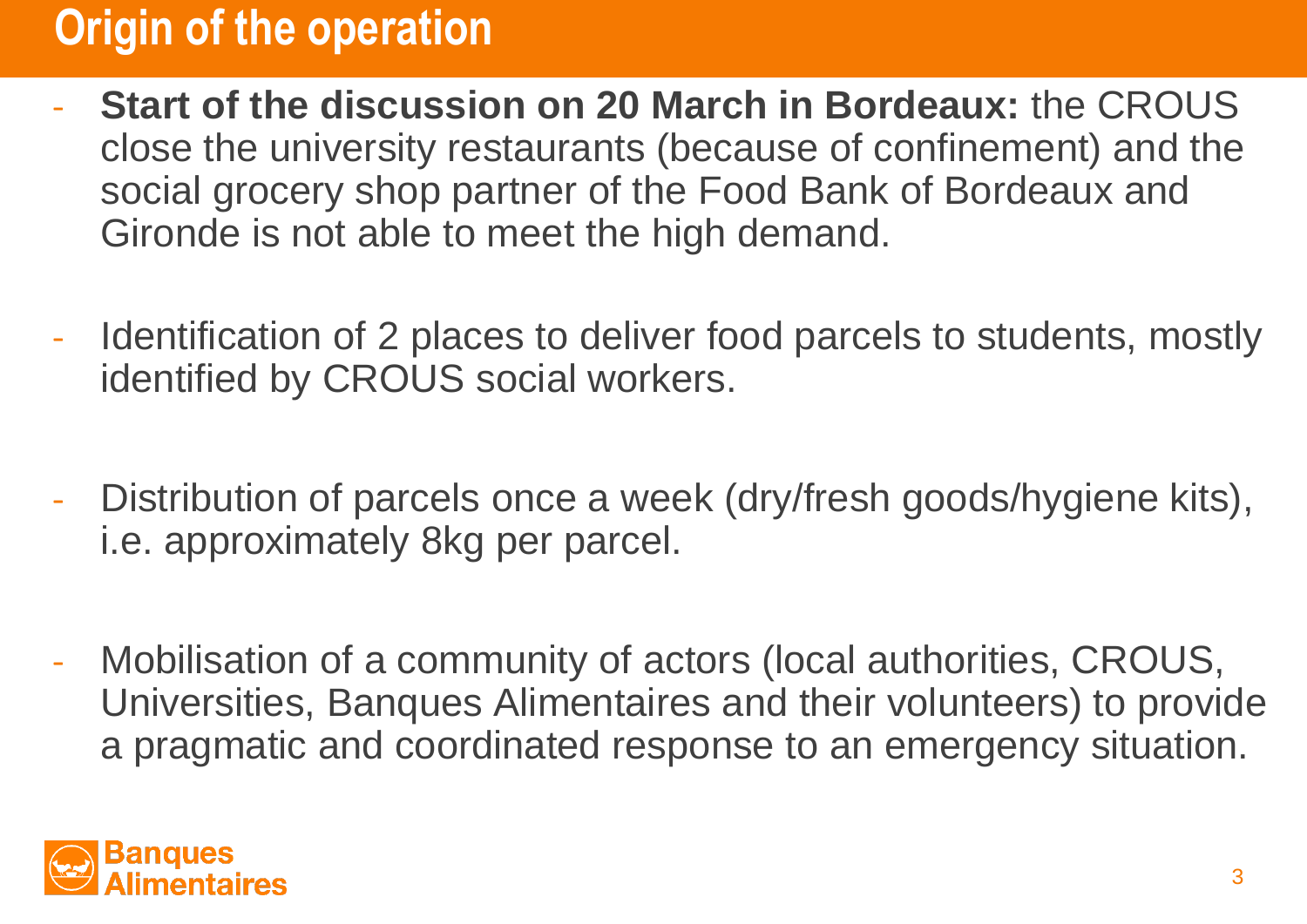## **First Operation: Bordeaux, end of March – end of April**

- Outcomes: positive but social workers were overwhelmed and could not meet the requests of all students.
	- 200 tons distributed, of which more than 25% were regional products (fruit and vegetables, dairy products...).
- Request from the Nouvelle Aquitaine Region to the Food Banks network to extend this system to the student population (which is within the Region's competence) throughout the Region, in conjunction with the CROUS and their local branches.
- Beginning of May: the players sit around the table to duplicate the experience initiated in Bordeaux throughout the entire Nouvelle-Aquitaine Region.
- Validation of the project by the Plenary of the Region at the end of May, in view of the implementation at the beginning of June 2020.

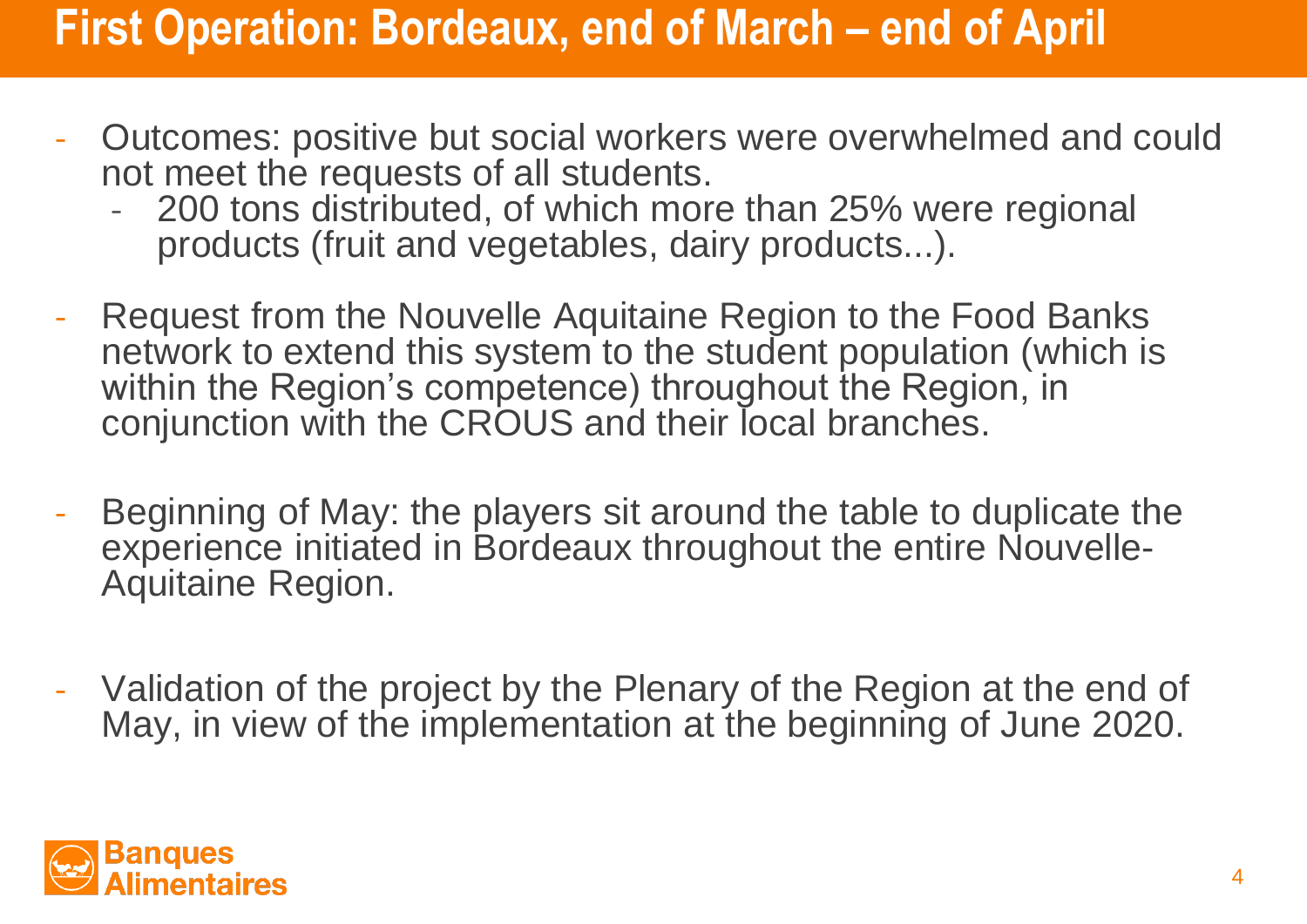### **Development of the project throughout the New Aquitaine Region**

- Beginning of this region-based operation at the beginning of June in all the Food Banks in connection with each local branch of the CROUS of the Nouvelle-Aquitaine Region.
- 13 Food Banks
	- 3 branches



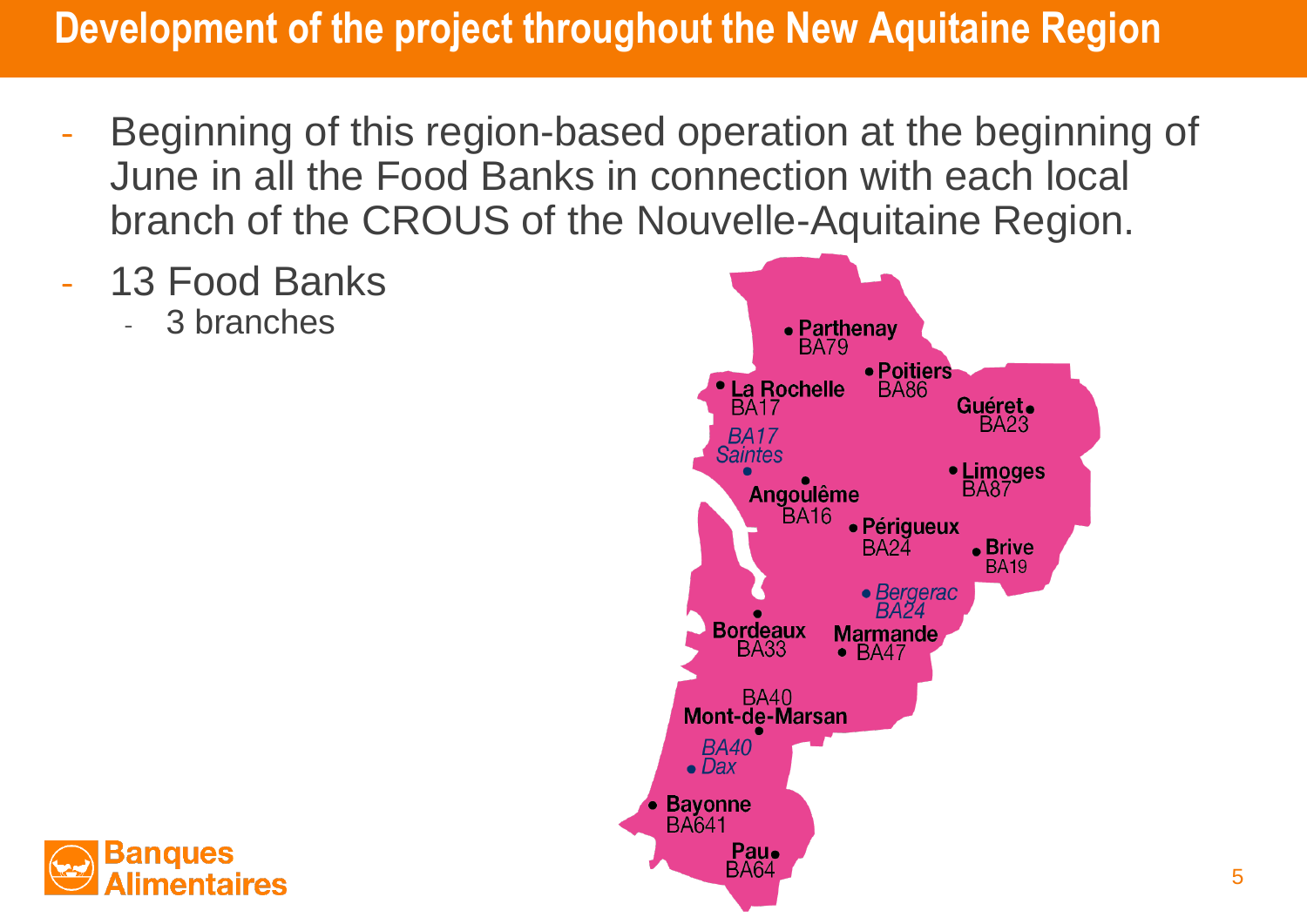# **Second operation/December 2020: Nouvelle-Aquitaine Region**

- 9 out of the 12 departments of Nouvelle-Aquitaine take part in this operation
	- Although the aim is to help the most vulnerable students, local solutions and financing processes make it possible to provide a response, at least occasionally, also on sites that are not included at the beginning of the 2nd regional action.
- Role of actors:
	- CROUS: identifying students in situations of food insecurity.
	- Banques Alimentaires : preparation of parcels, implementation of distribution, most often in conjunction with associative partners.
- The levers for this operation:
	- The Nouvelle-Aquitaine Region finances EUR 13 per each parcel of around 8KG (market value FFBA 3.31€/kilo).
	- Involvement of all the Food Banks of Nouvelle-Aquitaine.
	- Strong delegation of initiative to each Food Bank and its local actors (no single model imposed)
	- Reporting of regular indicators (number of parcels, tonnage distributed, number of beneficiar̃ies, % from local supp̀ly, etc.) to the Region's sĕrvices.